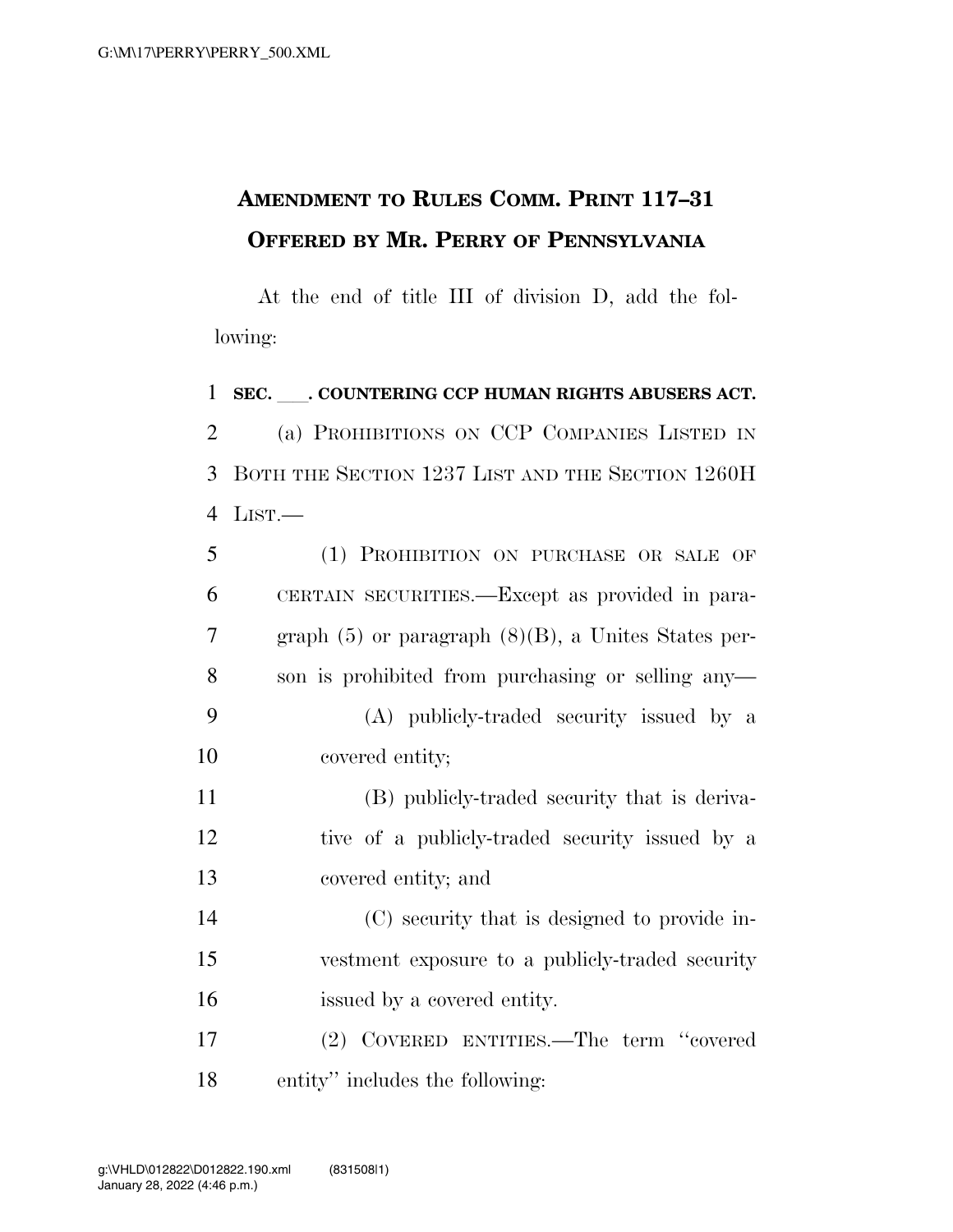| $\mathbf{1}$   | (A) Any person that is a Communist Chi-            |
|----------------|----------------------------------------------------|
| $\overline{2}$ | nese military company and included on the list     |
| 3              | maintained by the Department of Defense in         |
| $\overline{4}$ | accordance with section $1237(b)$ of the Strom     |
| 5              | Thurmond National Defense Authorization Act        |
| 6              | for Fiscal Year $1999$ (50 U.S.C. 1701 note) as    |
| 7              | of the date of the enactment of this Act.          |
| 8              | (B) Any person that was designated as a            |
| 9              | Communist Chinese military company on June         |
| 10             | 2, 2021, in accordance with such section           |
| 11             | 1237(b).                                           |
| 12             | (C) Any person that is a Chinese military          |
| 13             | company or a military-civil fusion contributor     |
| 14             | and included on the list maintained by the De-     |
| 15             | partment of Defense in accordance with section     |
| 16             | $1260H(b)$ of the National Defense Authoriza-      |
| 17             | tion Act for Fiscal Year 2021 (10 U.S.C. 113)      |
| 18             | note) as of the date of the enactment of this      |
| 19             | Act.                                               |
| 20             | $(3)$ APPLICABILITY.—                              |
| 21             | (A) INITIAL APPLICABILITY.—If a person             |
| 22             | qualifies as covered entity on the date of the en- |
| 23             | actment of this Act, the prohibitions under this   |
| 24             | section shall apply to any purchase or sale that   |

occurs at or after 12:01 am eastern daylight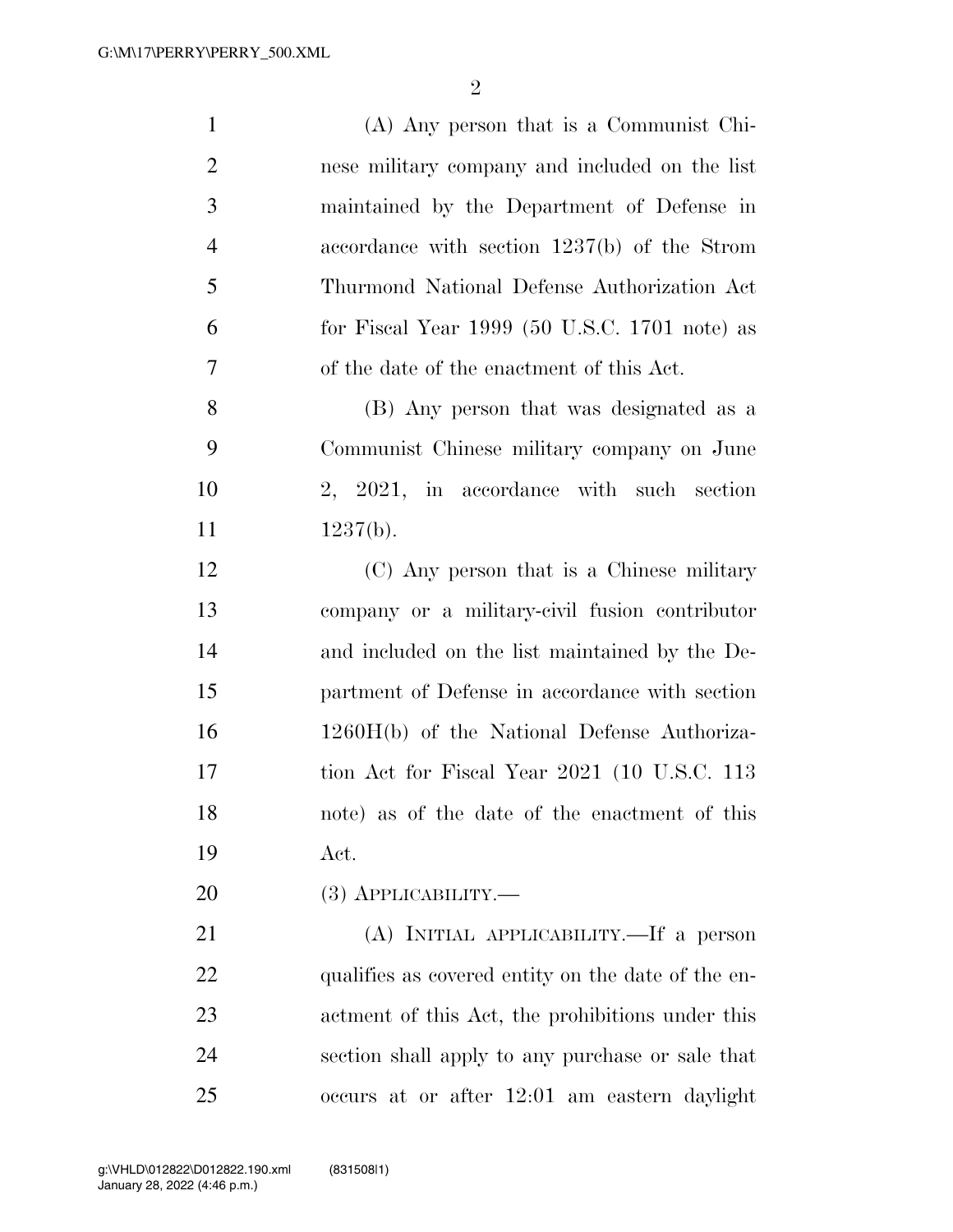1 time on the date that is 60 days after the date of the enactment of this Act.

 (B) FUTURE ADDITIONS.—If a person qualifies as covered entity after the date of the enactment of this Act, the prohibitions under this section shall apply to any purchase or sale that occurs at or after 12:01 a.m. eastern day- light time on the date that is 60 days after the date on which the person qualifies as a covered entity.

 (4) RULE OF APPLICATION.—The prohibitions under this subsection shall apply except to the ex- tent provided by statutes, or in any regulation, order, directives, or license that may be issued pur- suant to this Act, and notwithstanding any contract entered into or any license granted before the date of enactment of this Act.

 (5) EXCEPTION WITH RESPECT TO DIVEST- MENT.—Notwithstanding paragraph (1), the pur- chase or sale of publicly-traded securities otherwise prohibited by such paragraph that is made solely to affect the divestment, in whole or in part, of such securities by a United States person shall be per-mitted until—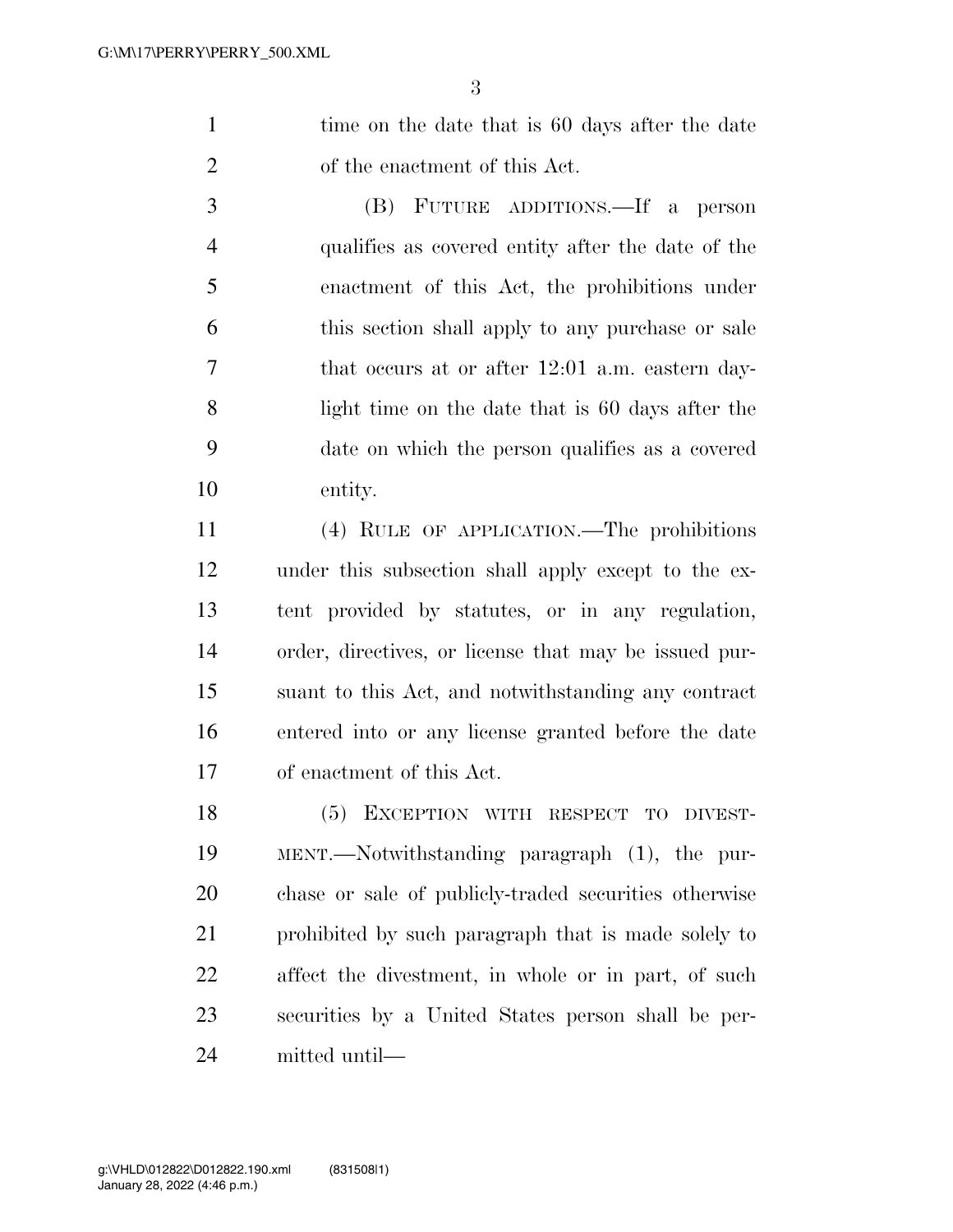(A) 12:01am eastern daylight time on June 3, 2022, with respect to any person that qualifies as a covered entity on the date of the enactment of this Act; or

 (B) 12:01am eastern daylight time on the date that is 1 year after the date on which a person qualifies as a covered entity after the date of the enactment of this Act.

 (6) MAINTENANCE OF LISTS.—The Secretary of Defense is authorized to make additions or deletions to the lists described in paragraph (2) on an ongoing basis based on the latest information available. The Secretary of Defense shall, concurrently with the publication of the such lists in accordance with the applicable provisions of law, transmit a copy of such lists to the Secretary of State, the Secretary of the Treasury, and the Director of National Intelligence.

 (7) EVASION OF PROHIBITION.—The following acts are prohibited:

 (A) Any transactions by a United States person or within the United States that evade or avoid, or have the purpose of evading or avoiding, cause a violation of, or attempt to vio-late the prohibitions set forth in this section.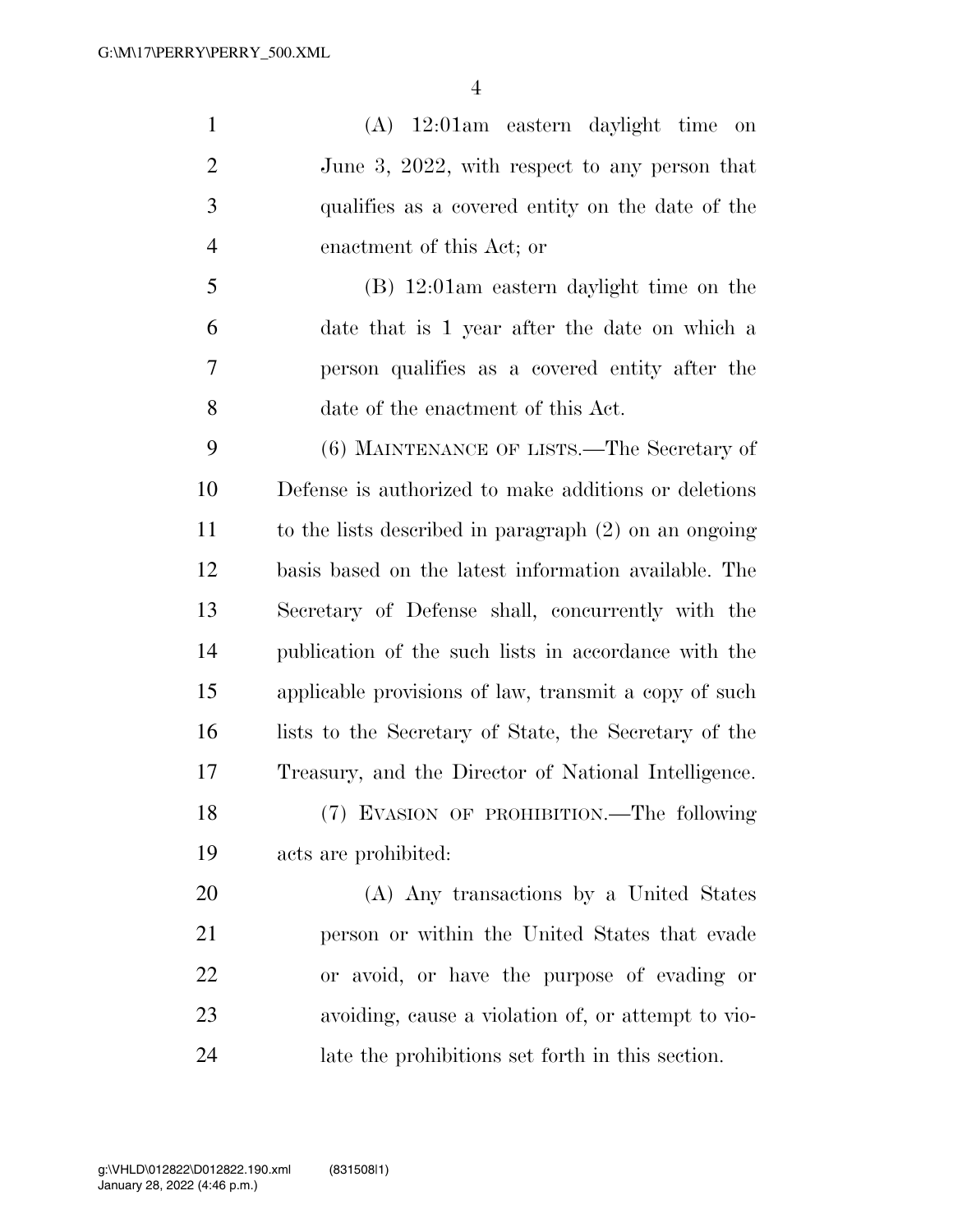| $\mathbf{1}$   | (B) Any conspiracy formed to violate any         |
|----------------|--------------------------------------------------|
| $\overline{2}$ | of the prohibition set forth in this Act.        |
| 3              | (8) AUTHORIZATION FOR REGULATIONS AND            |
| $\overline{4}$ | PENALTIES.-                                      |
| 5              | (A) IN GENERAL.—The Secretary of the             |
| 6              | Treasury, after consultation with the Secretary  |
| 7              | of State, the Secretary of Defense, the Director |
| 8              | of National Intelligence, and the heads of other |
| 9              | executive departments and agencies as deemed     |
| 10             | appropriate by the Secretary of the Treasury, is |
| 11             | hereby authorized to take such actions, includ-  |
| 12             | ing the promulgation of rules and regulations,   |
| 13             | and to employ all powers granted to the Presi-   |
| 14             | dent by the International Emergency Economic     |
| 15             | Powers Act, to carry out the purposes of this    |
| 16             | Act.                                             |
| 17             | (B) REGULATIONS.—Rules and regulations           |
| 18             | issued pursuant to this section may, among       |
| 19             | other things, establish procedures to license    |
| 20             | transactions otherwise prohibited pursuant to    |
| 21             | this section if, prior to issuing any license    |

under this section, the Secretary of the Treas-

ury shall consult with the Secretary of State,

the Secretary of Defense, and the Director of

National Intelligence.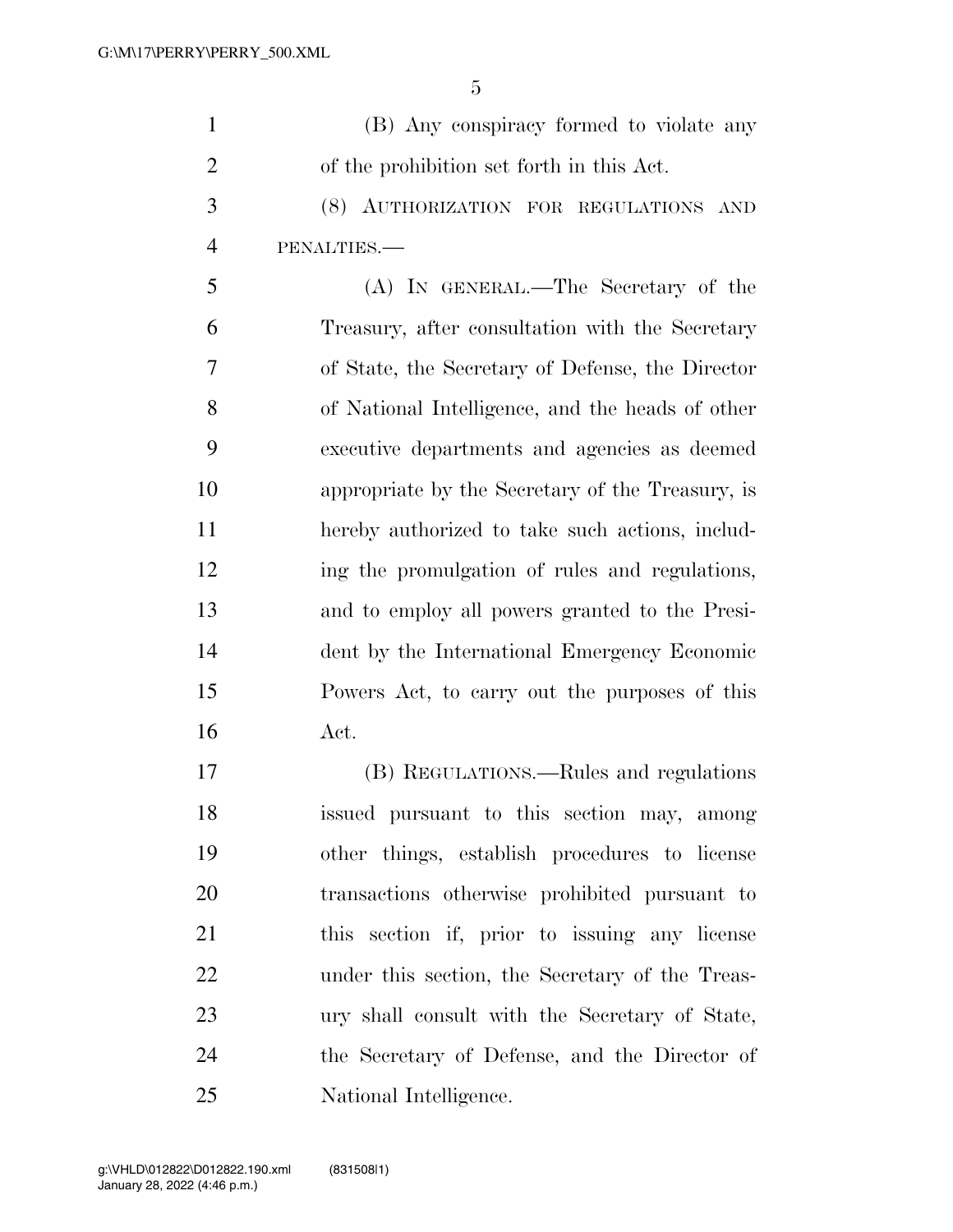| $\mathbf{1}$   | (C) PENALTIES.—The penalties provided               |
|----------------|-----------------------------------------------------|
| $\overline{2}$ | for in subsections (b) and (c) of section 206 of    |
| 3              | the International Emergency Economic Powers         |
| $\overline{4}$ | Act (50 U.S.C. 1705) with respect to a person       |
| 5              | that knowingly violates, attempts to violate,       |
| 6              | conspires to violate, or causes a violation of reg- |
| 7              | ulations promulgated under this paragraph or        |
| 8              | commits any acts described in paragraph (6) to      |
| 9              | the same extent that such penalties apply to a      |
| 10             | person that knowingly commits an unlawful act       |
| 11             | described in section $206(a)$ of that Act.          |
| 12             | (9) EXCEPTION RELATING TO IMPORTATION OF            |
|                |                                                     |
| 13             | GOODS.                                              |
| 14             | (A) IN GENERAL.—The authorities and re-             |
| 15             | quirements to impose sanctions authorized           |
| 16             | under this section shall not include the author-    |
| 17             | ity or requirement to impose sanctions on the       |
| 18             | importation of goods.                               |
| 19             | (B) GOOD DEFINED.—In this subsection,               |
| <b>20</b>      | the term "good" means any article, natural or       |
| 21             | man-made substance, material, supply or manu-       |
| 22             | factured product, including inspection and test     |
| 23             | equipment, and excluding technical data.            |